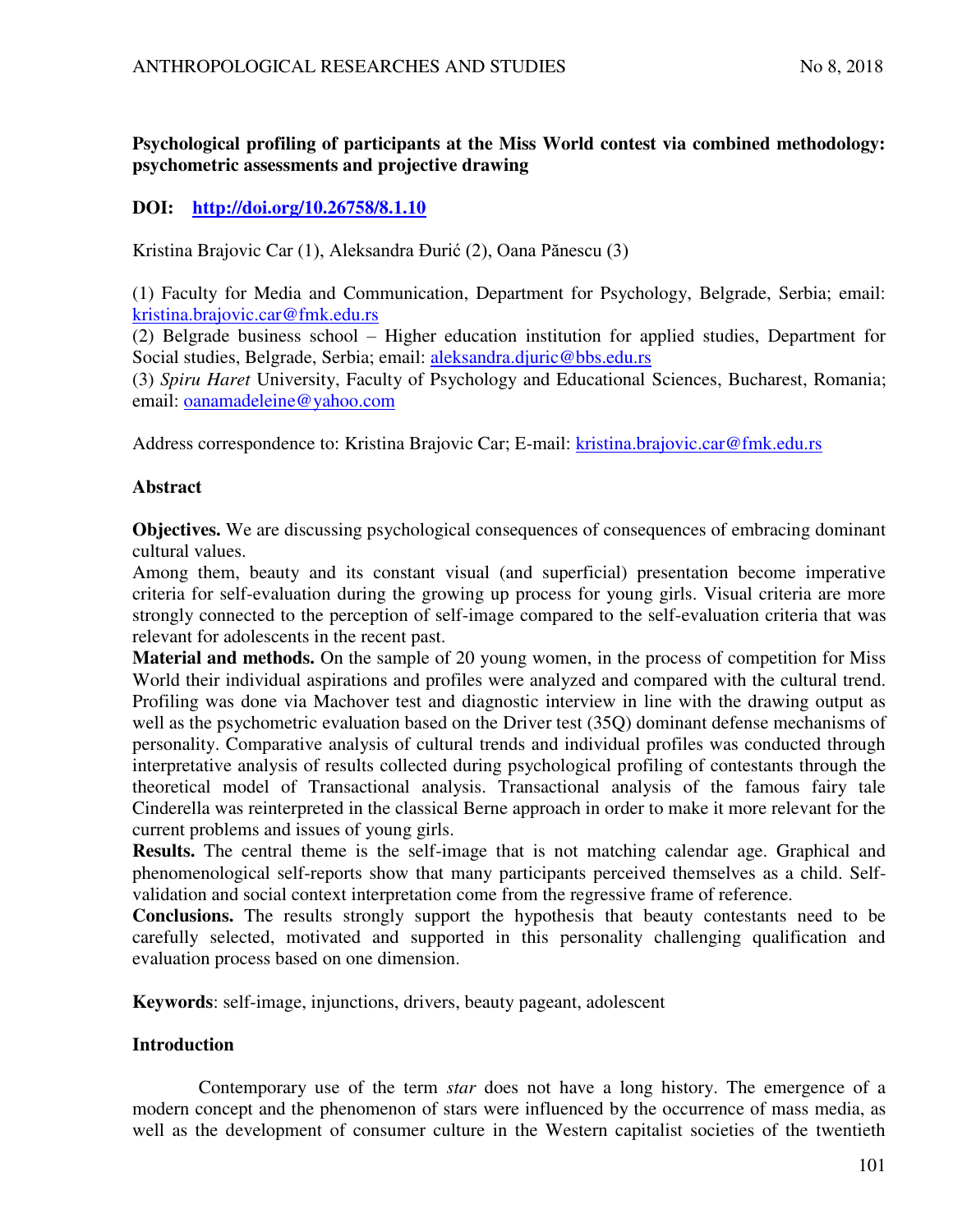century. The term "star" refers to a person who has a set of characteristics that distinguish him/her from the general population. In describing the stars, adjectives such as fame, glamor, spectacular, respectable, famous, popular and similar are most often used.

A complex categorization of celebrities was given by sociologist Chris Rojek (2001). He refers to three types of celebrities categorized according to the status of accomplished fame: status is assigned by a blood link (royal family, powerful families of politicians or business people); status is acquired by work or talent (athletes, artists, successful business people, all those with a rare talent or skill); status is attributed thanks to the media and the public's attention, whereby a person may and may not have a specific talent and quality (Graeme, 2004). This category also includes participants of beauty pageants, as well as the Miss World contestants.

Celebrities who have gained fame through the attention of the media and the public, including the participants of the beauty pageants (even for a short time) have mythological figures of contemporary culture. According to German sociologist Leo Lowenthal, this transition from the "idol of production" to the "idols of consumption" marked a change in the moral and value system those are the contents that the audience can easily adopt by reading magazines and watching entertainment shows (Schmid, 2014). This kind of shows enables escapism to the audience, encourages and offers an illusion of participation in this glamorous world that brings satisfaction. On the other hand, the difficulties through which people pass, for example, at the Miss World contest, provide consolation and facilitate the identification process for the audience. At one level, participants in beauty pageants are unrealistic ideals, and at the second level - faults and weaknesses can be found in them. In this way, the media create the impression that there is actually no difference between "us and them," celebrities are the same ordinary people, with the same problems as everyone else. Becoming a celebrity is, therefore, a choice available to each of us. This is one of the key factors of the prevalence and intensity of the tendency towards media glory. "The idea that someone can build an identity by depicting someone else has created particular problems in contemporary society. The message that everyone can achieve a life of glamour and fame, if they choose, and make an effort, led countless people to neglect the essential elements of their lives searching for unattainable fantasy" (Salecl, 2014, p.51).

Consumer culture in many respects is referring to technology. Based on that fact consumer culture is also promoting the ability to quickly reject "the old" (goods, values, friends etc.) and even faster to accept "the new ones". According to Teodor Adorn and Max Horkheimer, culture is now subject to exchange, it is fully commodified, it has no longer usable value, and only the exchange value remains (Adorno and Horkhajmer*,* 1989).

Lifestyles are based on the social organization of consumption. In the contemporary culture of celebrities, dominant values and lifestyles are imposed through the media. We are living in a worldwide community made possible by media and internet, who influences the way we view men, women and family (Rada and Pănescu, 2016). Take, for example, competition for the Miss World, which offers a unique way of life and lifestyle, namely it provides accurate Instructions how people should look, behave, what kind of career they should have. This form of unification undermines the individual's identity and uniqueness.

The Miss World competition manipulates the lifestyle that relates to the exterior. Everything is spectacular, glamorous, but a certain pattern of appearance and behavior is imposed, and distributed through the media mostly to young girls, who then adopt and strive towards such a lifestyle. Today, in the culture of spectacle, instead of increasing the diversity of media content, uniformity is pursued according to the dominant form of sensationalism that gathers the widest audience. The world of spectacle has become a substitute for the grim reality that stuns people by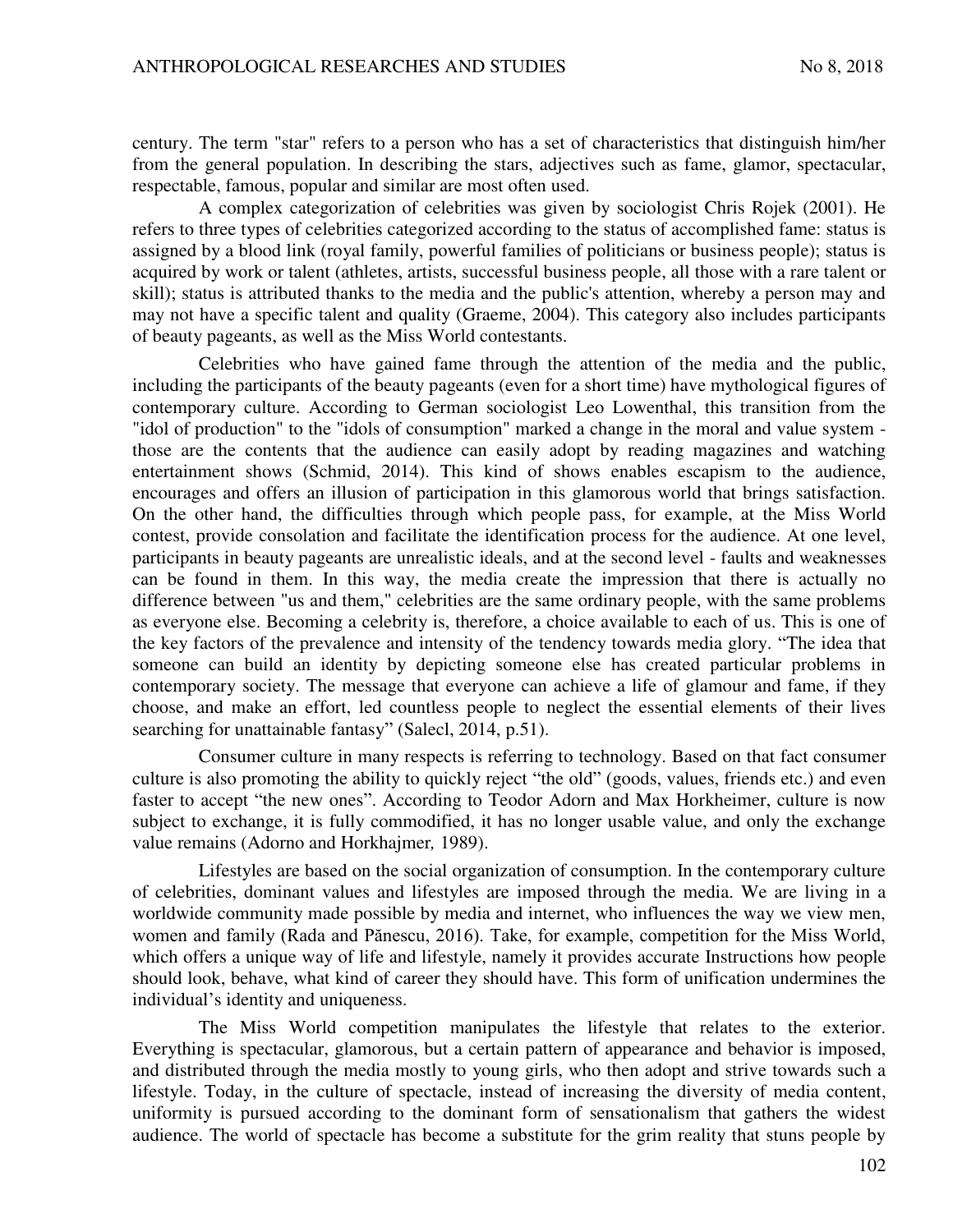keeping them in a state of passivity. The spectacle, which relies on the material-hedonistic value orientation, where conformity, orientation to the outward appearance, leisure life, entertainment and unrealistic desires are the basis of reality, has accomplished the tactics of its domination. It is precisely this form of cultural values that contribute to the development of narcissism (or reinforcing narcissistic predisposition) and pseudo identity in celebrities and people who look up to them and adopt their identity as their own. As for the beauty contests, the ones who look up to contestants are mostly young girls. Sigmund Freud (2011) distinguished primary and secondary narcissism. Primary narcissism is a normal development stage during childhood. Secondary narcissism occurs in adulthood. This narcissism is more of a pathological nature, because it refers to the conditions in which people are self-absorbed, incapable of empathy and interpersonal relationships, and approach people as means of meeting their needs. Narcissism is a love for oneself, for one's own personality. A moderate dose of self-love is necessary for a person to have a positive image of himself/herself. However, excessive self-esteem is considered a psychopathological phenomenon. The characteristic of pathological narcissism is that a person creates a grand self that characterizes omnipotence, expressed perfectionism, a strong motive for achievement, maintaining self-esteem by manipulation, exploitation, and underestimation of others. This self is merely a compensation for a genuine self of a *narcissist personality* that features a negative image of itself and the abundance of narcissistic injuries from childhood, a sense of emptiness, low self-esteem, a sense of pain, and fragmentation of a false image of oneself, which is built as a defensive mechanism.

**Narcissism in the light of game analysis (Cinderella example).** Here, as a symbolic illustration, we will show intrapsychic developmental challenges in the process of psychological development of the girl in the light of dynamic psychology and transactional analysis of the popular fairy tale - Cinderella. The analysis was carried out by the authors of the research as an additional qualitative research contribution and support to the interpreted conclusions of this paper.

The beginning of the drama starts with a psychological auto manipulated game "Poor me". Cinderella unquestioningly accepts her difficult fate by believing in her inferiority in relation to other family members. The way others treat her will determine her inner experience of her own value. In order to remain persistent in the role she has accepted, she must isolate all those needs that she acquired by birth - to be important to herself, to know what she feels, to openly seek and take what she needs. Fortunately, growing up and maturing nevertheless spontaneously inflict damage on her wrong decisions and negative adjustment of her personality to the unfavorable living condition. She begins to realize that a different life story, no matter how far from her, is still possible. There are "happy princes" but also "happy princesses" who do not hide in the ashes behind those whom they leave the role of "flamboyant villains" in order to preserve their innocent face and the public presentation of "martyrs". Those same villains do not lack initiative or willpower to live their lives according to their own choices. However, they are really the first to be criticized by the critics who watch the drama from the side. In spite of that, all villains are wholeheartedly accepted in the life of a Cinderella. They help her define and shape her weaknesses, fears, and insecurities, turning them into real virtues compared to the "bad" features of the people she is surrounded by. First of all, in her own eyes, she receives recognition of the identity of a "goody-good" and ceases to believe that she herself is not Ok, although others do not treat her well. I am Ok - others are not Ok, is the motto which she uses to protect herself against deeper injuries. Thanks to that, she has steadily built the identity of a "good girl" in her own eyes, but also in the eyes of the selected audience by the script. Regardless of the fact that those are birds, horses, dogs, and mice, as it is said in fairy tales, it is important that they are from the same story and share her viewpoint. After that, Cinderella is ready for new challenges of social reality. Finally, tired of the game "Poor me", she decides to take risks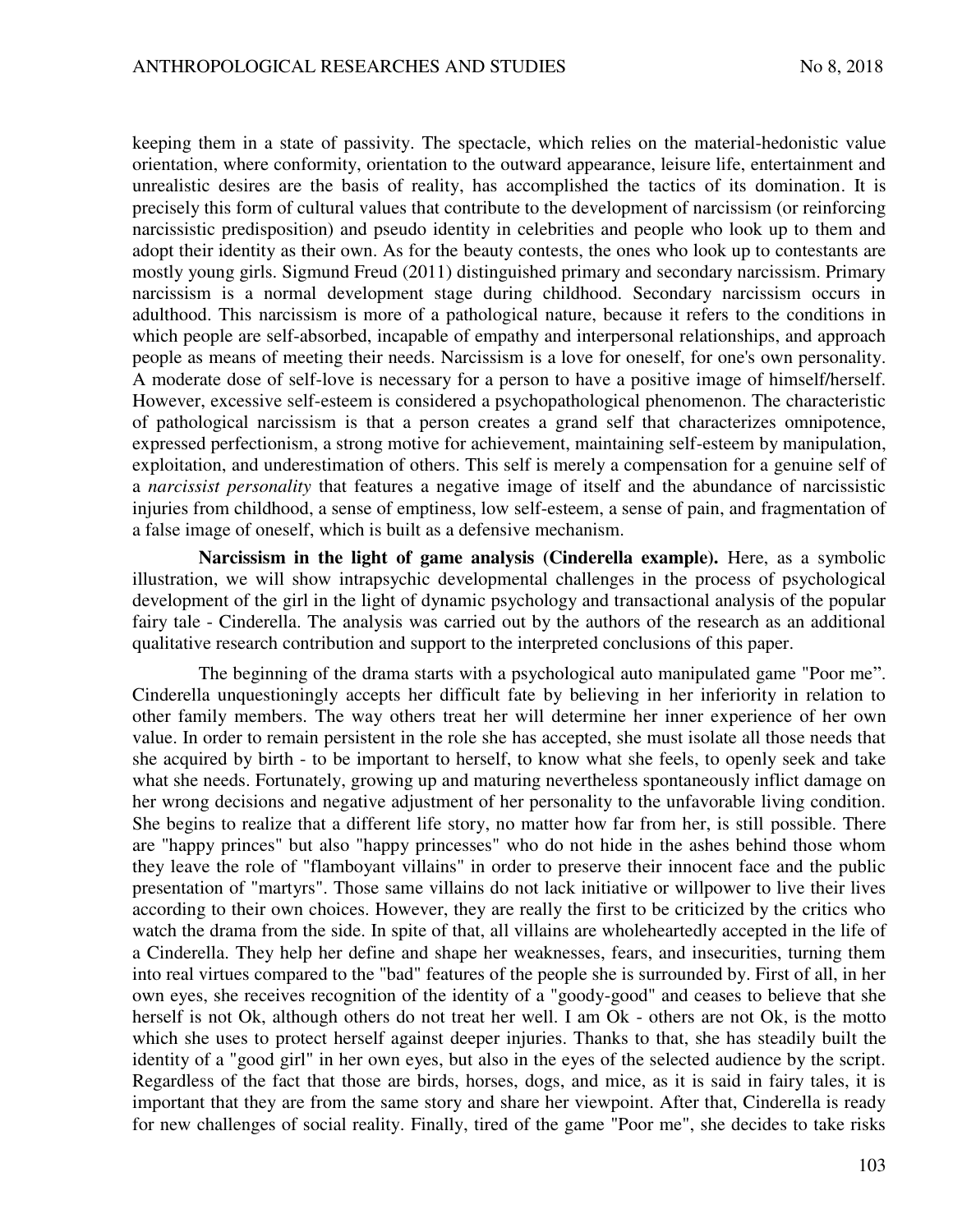and openly seeks what she wants out of life: fun, opportunity, joy, play, pleasure, and related psychological needs in accordance with the development stage. Of course, she does not get what she seeks right away. Nothing new. "Cannot", "Not now", "Why you," "I won't," "I can't," "I don't know" are just some of the frequent answers when a person needs the cooperation of others to realize his own intentions and ideas. Nevertheless, being free does not mean that the plan would be accomplished in any case. Even the refusal does not mean that "it shouldn't have been asked for". Anyone who is aware of what he really wants and believes he is entitled to it will find a way to get it. Even if it was with the help of the pumpkin, mice, and villas, as it is described in a fairy tale. Of course, leaving a bad life pattern does not mean jumping straight to autonomy. This is simply not the case, not even in fairy tales. So Cinderella withdrew from the game of "victim" for one night to experience how it is to be a "peasant woman". This is a metaphor, and the name of the psychological game designed by Eric Berne, not a derogatory word for a woman who is engaged in agriculture work. "Peasant Woman" has no confidence in herself, uncritically believes people of high status, keeps asking for advice of people who she believes are better and smarter than her, but in the end never listens or applies this advice, she doesn't even remember it, but instead she finds a way to quickly replace them with other eminent advisers or to discredit them as ignorant, even if she doesn't understand or listen to them (Berne, 1996). In the same manner, Cinderella celebrates the importance and significance of the success and value of the people who organize the event and come to such parties. She gives herself the right only to passively observe how others enjoy. And superficially, by her appearance, fits into society, but retains the feeling that she essentially does not belong to the world she admires the most. Today, Instagram would be a lot of help for her to build an image faster and easier to fit in wherever she wants, not even having to be exposed to the challenge of personal confrontation, or conversation.

Subsequently, there is another trap of the new script and dramatic turnaround. The Cinderella has succeeded much more than her original role of the Bystander imposed upon her (Clarkson, 1996). She managed to be noticed and chosen. It was for her capacities and experiences of herself a bit too much at the time, and she avoided a spontaneous and free encounter with the prince, saving herself from the risk of intimacy by the script of Almost. He almost met her and her truth instead of the Instagram picture, but she skillfully managed to escape. There was just one shoe left but it was not enough to know who she really was and to what extent she really was not what she represented.

A persistent prince does not stop here and does not agree to the game. Love pushes him to seek life more than a game. He conducts extensive research, after which, all false arguments and false representations dissipate. Simply, advertising is not sufficient, nor necessary, when we know exactly what we want, and what we do not want. And it is confirmed in the end, regardless of the fact that the sweat, blood, and tears are spilled on the advertisement, just like in the original fairy tale. This is the painful truth of advertisers in today's marketing perspective of all-pervasive digital communications and complete control of users over media and the growing control of consumers over purchasing choices. The one who has the ability to see and to know what he wants is inspiring enough to add to the confidence of those who do not have enough of it as well. There is no ash that could hide quality, nor deception that could mask a bad offer. Cinderella, therefore, reveals her noble person and interest, accepts the risk of intimacy, leaves the game, gives up Cinderella and Instagram beauty as well, and for now, there seems to be no objection.

**Narcissism and the public self.** After the transaction analysis of Cinderella, a popular narrative that is still developmentally relevant, especially in the psychological development of women, we return to a wider picture. Famous persons have dual aspects of identity - personal and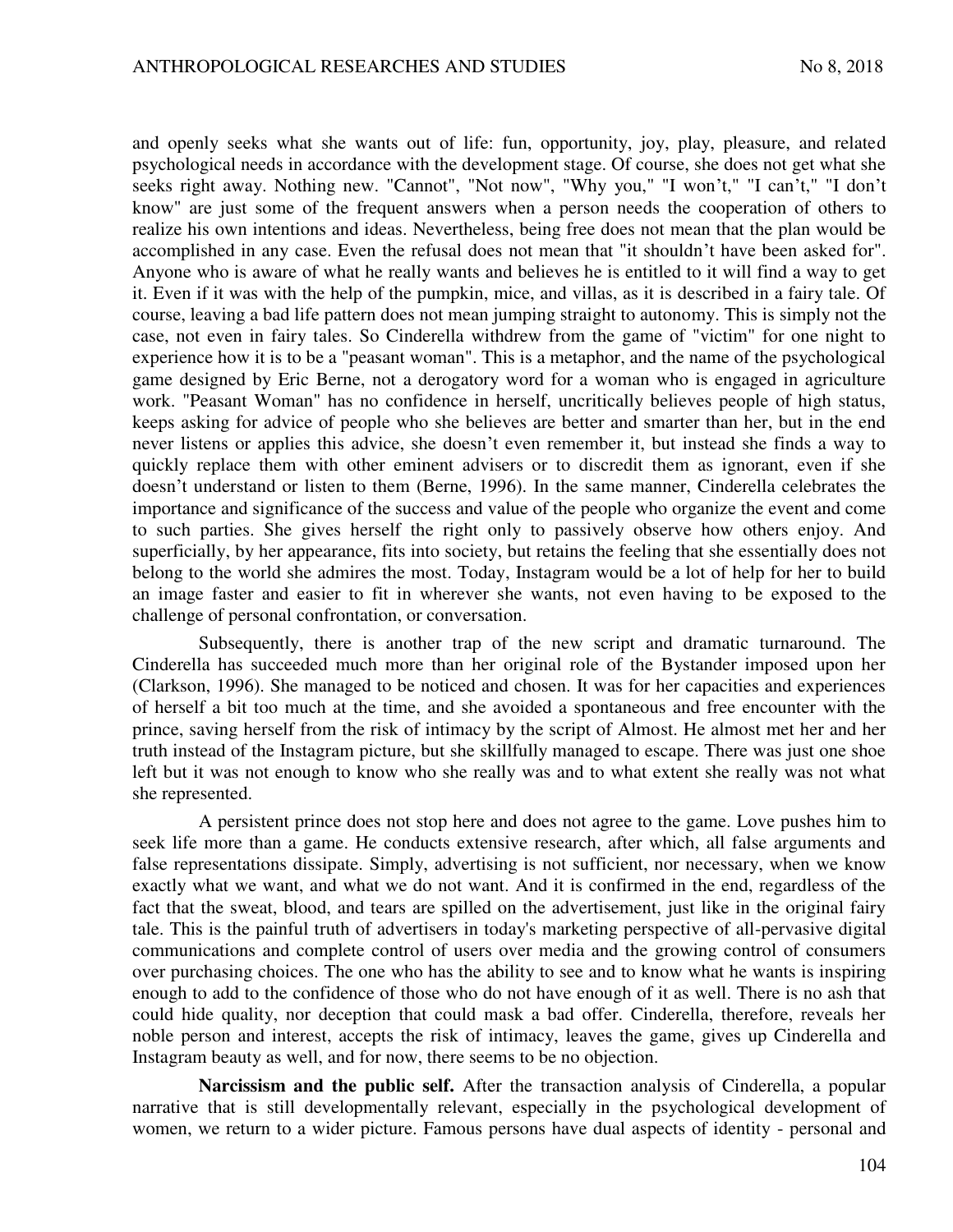public, or private and social. The difference between the individual and social identity can be explained as a distinction between the private and public sphere. The problem is that changes in the content, character and expression of one sphere leave the consequences in the way of expressing another sphere. A celebrity, in order to become one, often has to look and behave in a certain way, which is culturally defined, and media support and broadcast it all for the sake of profit. This uniformity is part of the social identity, that is, the public sphere of celebrities. When this sphere becomes dominant, and when individuality is suppressed, personality problems occur, or pseudoidentity is formed, which in the material-hedonistic value orientation and culture of spectacle is often shown through narcissism and self-absorption. The prescribed rules of public life are not authentic; an individual can achieve self-actualization only through personal experience, personal growth and development. Suffocating freedom in this way, cause or open repressed impulses of hatred and aggression that affect the creation of uniformed and unhappy people, who have suppressed their individualities and the need for personal growth and development, autonomy, firm identity, and integrity. Young people, especially girls, who look up to models, who are also very young themselves, rarely realize that their sense of self-confidence is conditioned by the opinions of others about them, and the behavior of others as well. Their self-respect is conditioned by the success in "managing the image others have about them" and that is the reason why fame is so important to them. It is not only a practical means of acquiring material profit, which may have been a primary motive, but also a means of confirming the importance and value of a person, first of all in their own eyes.

#### **Methodology**

#### *Objectives*

The general goal of this research was to explore in depth motivation and expectations among adolescent girls (from the age 16 to 21) that have chosen to enter a beauty pageant. Competing in sports is normally accompanied by psychological evaluation and preparation for any outcome, winning or losing. This is not the case with beauty competitions, generally speaking, at least not as a part of a standard protocol. We could say that during beauty contest, in particular where high stakes are involved (i.e. national ambassador of beauty), girls are exposed to situations which represent a stressor for them, without undergoing proper preparations or support procedures. In order to better understand the specific needs of a typical contestant, and for the purpose of proposing and developing an adequate response and support network, psychological testing was organized for the finalist, during the last phase of the competition. By that time, they all overcame the initial anxiety and adapted themselves adequately to the role.

#### *Material and methods*

Testing was performed through the application of the projective technique Human figure drawing - Machover test, followed by the semi-structured interview on the meaning presented in the drawing. Various projection drawings have been designed for assessing children's personality and psychological disorders including the tests of drawing a person (DAP). The validity and reliability of the DAP test are satisfactory (Rawley, 2005). This research protocol aimed at assessing the nature and quality of self-perception and self-awareness from the perspective of dominant life goals and values. The projective kind of technique is chosen due to the fact that it bypasses conscious resistance and does not provoke giving of socially preferred response. In addition, candidates were profiled on the basis of the two theoretically similar personality tests, based on the theory of the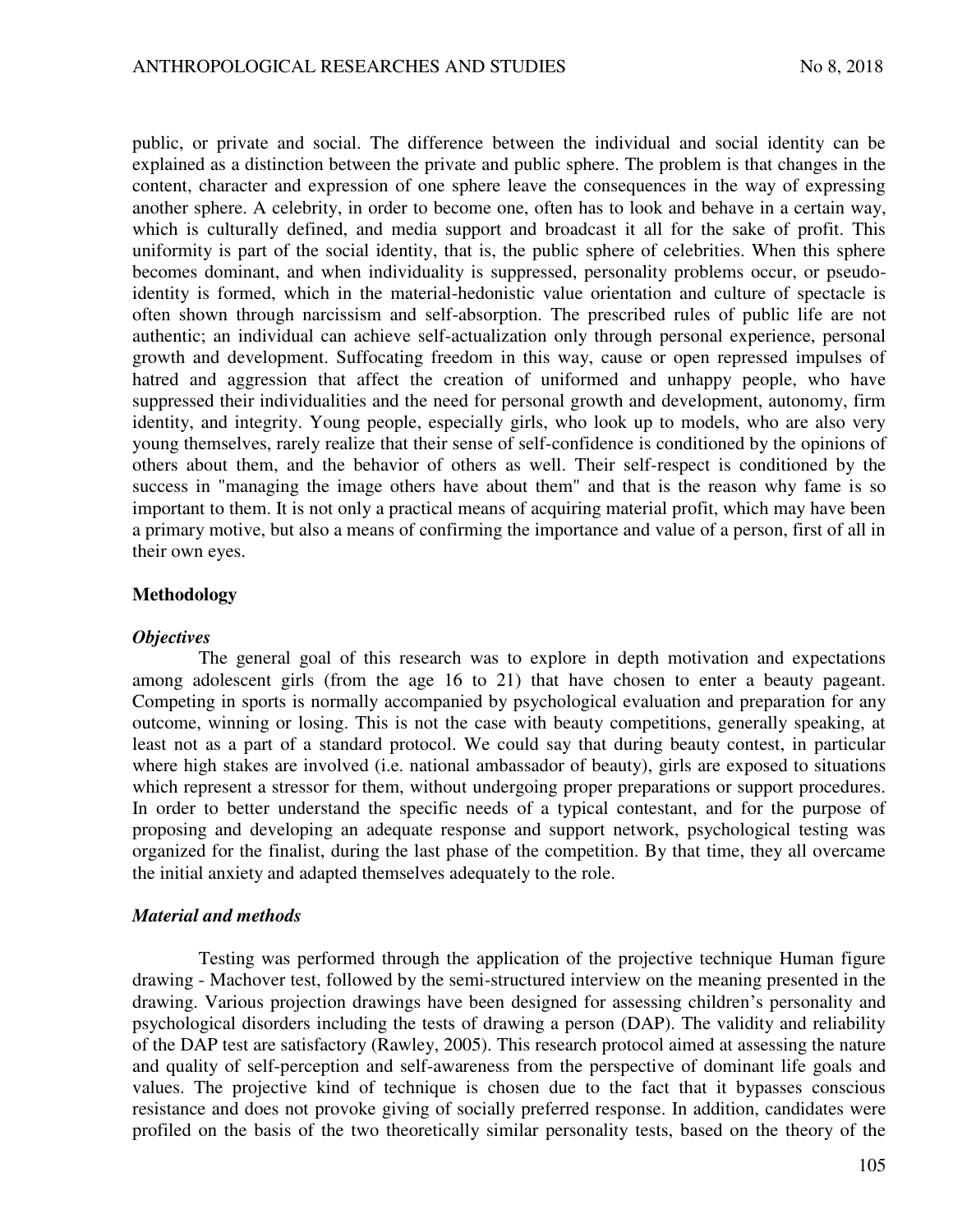Transactional analysis, one of which was intended to measure dominant defense mechanisms of the personality (test Driver - 35Q), while the other test, Drego Injunction scale (Drego, 1994), was intended to measure a developmental deficit in terms of accurate self and others perception, social skills, and affective fluency and stability. Transactional analysis theorists and researchers consider five such clusters are universally present regardless of gender and national identification (Stewart & Joines, 1987). In his empirical efforts to develop a scientifically valid driver instrument, Sandström (2015) created a test with the following psychometric characteristics: the values of Cronbach's alpha for the drivers as a measure of reliability for each individual sub-scale are: Hurry Up - 0.83; Be Strong - 0.80; Please Me - 0.82; Try Hard - 0.77; Be Perfect - 0.73. Study of these concepts in Serbia and Croatia gave results that indicate the need for further development of the psychometric characteristics of the Drivers test (Pejić et al., 2015). Drego's scale is a descriptive clinical inventory that is often used by transactional analysis clinicians as a naturalistic method for client assessment, with strong clinical and conceptual validity in quick client description, treatment orientation and understanding based on theory. Empirical validity of Drego's scale is yet to be psychometrically tested and improved by research and clinical application in different cultures, especially outside of the Western world.

As stated above, both tests have been administered previously on the Serbian sample where this research is conducted. Joint administration of these two instruments increased the validity of each of the tests used individually and added to the possibility of a broader understanding of participants' capacity to overcome stress, their dominant interpersonal style and grounding for the sense of self. A total of 20 subjects completed all questionnaires.

Research protocol. Testing was carried out in the presence of psychologists and other subjects, that is, in a group context. The time they needed to complete the tests was 80 minutes, since they were interacting with the examiner so that all the uncertainties related to certain questions and instructions were clarified. This ensured the quality (credibility) of the obtained results and their further usability in the analysis of individual differences, as well as the similarities in the personality profile among the participants.

## **Results**

The results are given in the form of the narrative summary, containing the crossinterpretation of the results obtained with all three psychometric tools. The reason for the application of combined methodology and narrative analysis of results was to better describe and explain the individual differences between the tested subjects, while, at the same time, narrative analysis provided an insight into some common themes and trends in all the answers given by the participants that came from the same sample group.

In what follows, we will present two illustrative narratives, from a sample of 20 participants, contestants of the Miss World Competition, as a support to the conclusions drawn on the basis of the thematic and interpretive analysis of all the profiles obtained.

# Profile of the participant A.Ć. in a narrative form:

*High expectations of herself have been taken over by others. The basic motive is to get approval and acceptance from her environment. The participant is not set up independently in her plans. Her success and engagement are conditioned by the circumstances, permissions and encouragement that she seeks of others. Contact with reality is not her strong side; she rather leaves the assessment to others. In trying to respond successfully to others' expectations of herself, she may seem false,*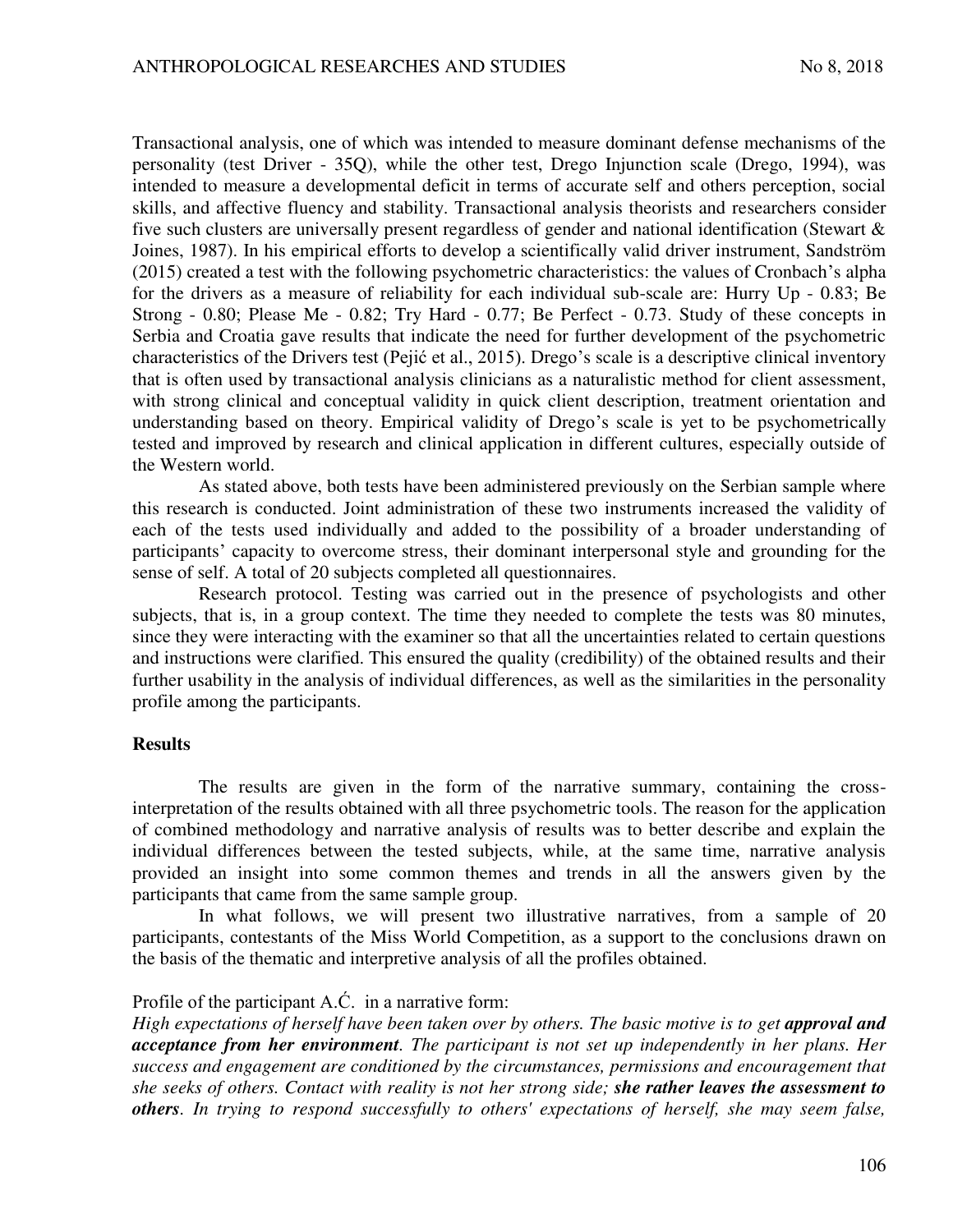*alienated, rude, distanced or uninterested. As for her authentic expression of personality, the drawing reveals a sense of herself as an "awkward child, stopped in the game".*

## Profile of the participant T.P. in a narrative form:

*Extremely high ambition, as well as expectations from herself. She is strict towards herself, with strong self-criticism. With this profile of personality, responsibility and reliability go together as related characteristics. She does not forget her own failures, nor does she like to be seen and treated as if she were a child (a girl). Self-perception of herself is ahead of her years (she considers herself a "powerful woman", as she states). There is a noticeable conflict within her personality at the level of self-image. On one hand, there is a vision of a powerful woman, and on the other hand, a graphic representation and an accompanying interview show the perception of herself as a playful, carefree and lazy child. It could be assumed that this is exactly the side of her personality she is trying to hide in self-representation. The closeness with others is not valued as a quality, nor is it initiated. She relies more on herself.* 

## Profile of the participant A.Z. in narrative form:

*Anxiety and mistrust dominate above other personality traits in this particular psychological profile. In the first place because of other people opinion and acceptance, the interviewee wants to be successful (even perfect, as she claims). It is noticeable that she appreciates the efforts more than the results, which diminishes her ambition on the long run. Self-perception is such that she sees herself as an immature person. From the drawing, we can see that human figure corresponds to the girl's appearance, without any signs that the figure would indicate the self-perception as a girl who is growing into adulthood. The primary criterion in perception and evaluation of oneself is aesthetic in nature. In relations with others, she is presenting her flexibility, poor self-confidence, and unclear personal goals.* 

## Profile of the participant M.N. in a narrative form:

*Results point to Introversion in social situations and avoidance of self-analysis and critical review of herself. Primarily, what is important to interviewee is that her performance helps her in seeking of love and acceptance from the people that are close to her. On the other hand, it seems that she*  does not give herself the right or permission to be open and spontaneous in social situations. Self*confidence is unstable, "shaky" because it strongly depends on "how others see me." This is not seen in the initial impression based on her appearance by which she is trying to control and hide emotions and strives toward perfectionism. Female figures from her immediate social environment are perceived as the most important role models and support. Striving toward perfection is the dominant defense mechanism reflected in her answers and self- presentation.* 

## Profile of the participant A.S. in a narrative form:

*The interviewee has not developed autonomous motivation or her own assessment criteria. She is directed toward others in that sense, which is in accordance with her adolescent phase (being the youngest among the contestants). Analysis of the drawings shows the active interpersonal conflict between two dimensions of the identity (pupil versus professionally engaged individual). In her drawing, she presented herself as an older girl, with a book in one hand and a purse in the other (the symbols of two different tendencies). Motivation is partly irrational ("to be memorable"), especially after comparative analysis of the different results (DAP, Driver and Injunction tests), which point to insecurity and low self-esteem.*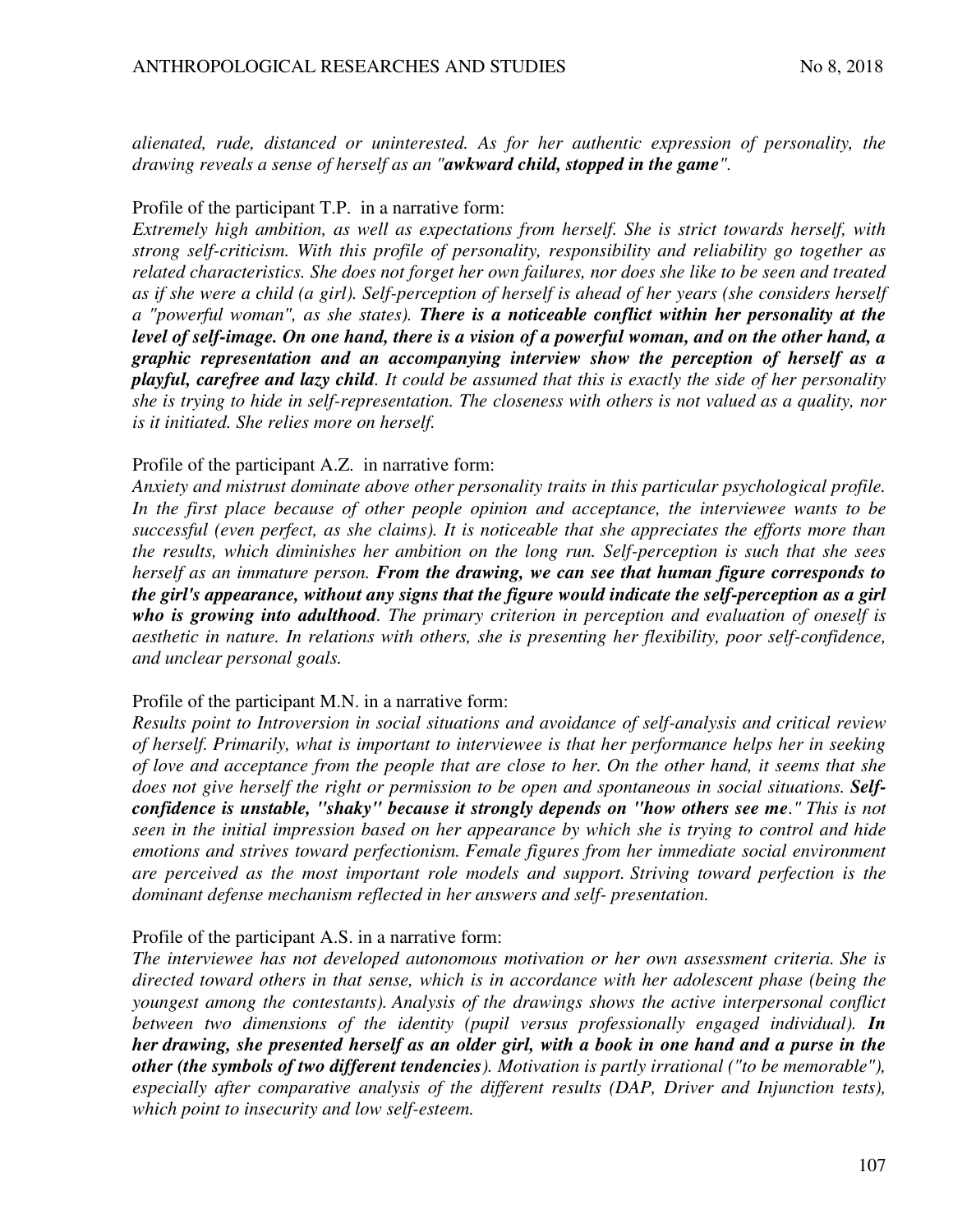The central theme dominating the majority of answers is the self-image that is not in line with the actual age. Graphical and phenomenological self-report indicates that almost all participants (16 out of 20) perceived themselves as children. That means that self-validation, as well as social context interpretation, is oriented within the regressive frame of reference. In most of the cases, "others" are perceived as threats, while also being granted more power and control compared to the control function attributed to oneself. The results of the interviews show high level for the injunctions – *Don't grow up*, *Don't be you* and *Don't think*. Also, dominant drivers observed are *Be perfect*, *Please others* and *Try hard*. The results clearly support the initial hypothesis that beauty contestants, still in their adolescent and post-adolescent years, need to be carefully selected, motivated and supported in these psychologically provocative situations, such as evaluation and qualification in one-dimensional perspective.

#### **Discussions**

Fame gives the participants of beauty contests (which include Miss World competition) the illusion of being in the center of the world, but, in fact, they are being alienated from the world and themselves as well. The material and hedonistic system of values, the culture of spectacle, the orientation to the exterior, the tendency to fulfill the abundance of desires and desires without delay, media exposure and loss of privacy in order to gain and maintain fame are dominant. All this leads to narcissism or intensifies the already existing narcissistic predisposition in which case identity is connected with the fact to what degree they are accepted by the public and exposed in the media. Here we can speak of the functions of the internalized **psychological injunction** "Don't Be Important", because people with expressed narcissism as a characteristic (or mechanism of defense in this case) view their sense of identity and values through the prism and opinion of others. For this reason, they are often surrounded by people who would confirm ideas about their "Grand Self". In addition to transactional analysis with interpretation based on concept of Drivers as irrational motivators developed during formative years in reaction to a persistent exposure to social stressors and psychological challenges, we can found theoretical base for associations between sociopsychological deficit, fear of rejection and development of "Grand Self" also in the theory of interpersonal psychoanalysis (Horney, 1937; Sullivan, 1953.). Horney's classification of intrapersonal defense mechanisms, as reactions to an early experience of hostility and threat of rejection, names "self-investment into status and material profit" as one of four different ways to adapt in situations where lack of trust and hope are experienced by a person during developmental years (Chang & James, 1987).

Money and fame are social, external motives, but there are other, deeper, psychological reasons that lie at the basis of their desire for media exposure. A histrionic personality disorder is closely linked with narcissism. A histrionic personality wants to be always at the center of attention, these individuals often act aggressively and egocentrically and need to feel that "everything revolves around them." They want everyone to love them, to admire and to adore them. They really want recognition. They handle situations in which they do not get what they want with difficulty. These people are too social, often seductive, everything around them is exaggerated, especially emotions. They change their mood often; from the greatest euphoria they fall into the deepest depression. The authors of personal adaptations concept in transactional analysis (Joines and Stewart, 2015) argue that at the basis of this structure of personality lays the fear of rejection that is deeply hidden from self-awareness by intrapersonal dynamics. As children, these people did not get enough love and attention. Here you can recognize a psychological ban, do not be what you are, but be what others expect from you, because this is the only way that this person thinks he can get love and attention.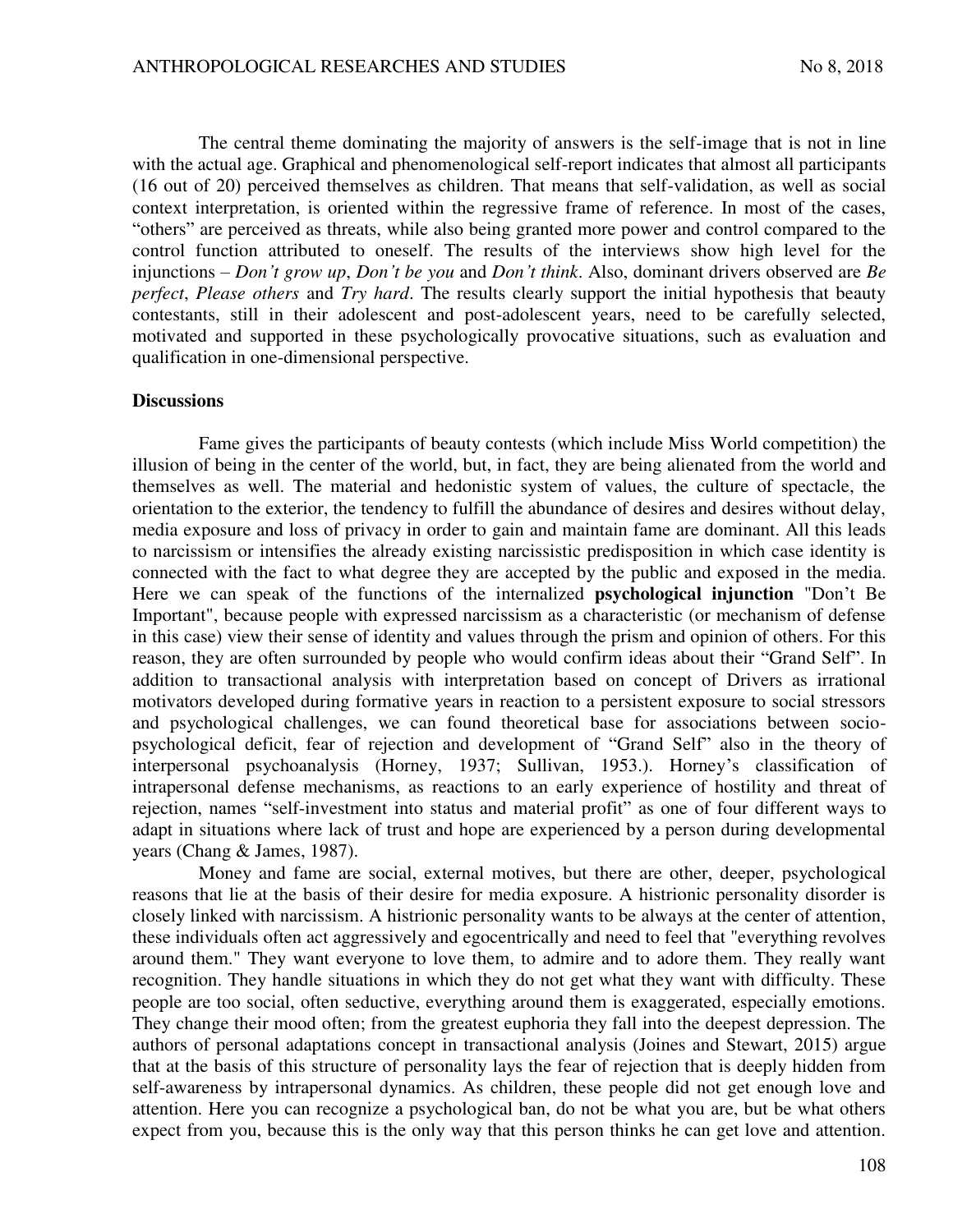Based on the theory of life script analysis, we can say that, in time, these people create beliefs about themselves and others that only if they are liked by everyone, they would be loved. Growing up, their fears have reinforced, as well as the need to impress others. It has become the only way to avoid what they are most terrified of - to be alone and unloved.

The assumption is that one of the main motives that famous people have is the strong psychological need for attention. The need for provoking attention that some famous people have is almost pathological, and their symbiosis with the media is a way to get that attention. Due to the introjected "Don't Be Important" ban, attention is being sought and obtained in an inauthentic way, and thus it is not valued by the person who seeks it pathologically.

**Drivers** are also important concepts of Transaction Analysis in work with celebrities. Drivers are visible in behavior and represent a certain, predictable behavioral pattern adopted in childhood that has adaptive function for the personality, but inhibits authentic reactions. By conducting Driver Test 35Q, we examined the dominant drivers among the respondents. Driver "**Be perfect**" can be perceived through focus on appearance and obsession with oneself. The most common attributes of the "Be perfect" driver have to do with performance and appearance; being spotless, clean, with a perfect presentation for others. Narcissistic and histrionic people often manifest this driver, which they project on the outside environment. Striving for perfection or showing the person as perfect is closely linked with the phenomenon of *selfie*. As for selfie, actor James Franco says: "Selfie is an avatar, a mini version of us, a way to let others know who we are. At a time when the sea of information is available only with a mouse click, the power of attracting the audience is a real power. Selfie attracts attention, and attention is the key word. It is a kind of pseudo-privacy. Selfie is in the era of social networks a way to say - *hey this is me*" (Džejms, 2014, p.45). The results show that's exactly the same psychological effect the respondents from the sample are trying to reach, only in the traditional way (such as the Miss World competition).

#### **Conclusion**

By analyzing the professional texts (Đurić, 2015) one can conclude that the pseudo identity celebrities build provides a false and ephemeral feeling of security, value, and self-confidence. The psychological need for growth and development and the realization of all the potentials that a person possesses can be suppressed, and the need for love, attention and personal worth can be achieved in an unauthentic manner through symbiosis with the media, success can be equated with fame, but in spite of this, basic needs cannot disappear because they are immanent to human nature.

Numerous studies, as this one, suggest that this kind of pseudo-identity among famous people can cause the appearance of narcissism or reinforce the already existing narcissistic and/or histrionic personality structure, since narcissism has the character of a defensive mechanism. Transactional concepts, such as bans, drivers, psychological games, and life script analysis, aim to uncover the mechanisms of personality dysfunctions in order to provide incentives for the development of authentic forces in person. According to Eric Berne (Berne, 1996), consciousness, spontaneity, and intimacy are basic forces of the autonomous personality.

Advisory and if necessary psychotherapeutic, the strategy for the psychological problems that this research has dealt with, regarding the developmental and psychological vulnerability of young adult women in the light of the popular culture and its negative impacts on personality, implies that in addition to working on the raising the awareness of psychological bans, it is also necessary to perform the analysis of life script, as well as the decontamination of the ego state Adults. The functionality of the ego state Adults is significantly reduced under the influence of life script that is detected as a pattern within the sample, the participants of the study. Then, a therapy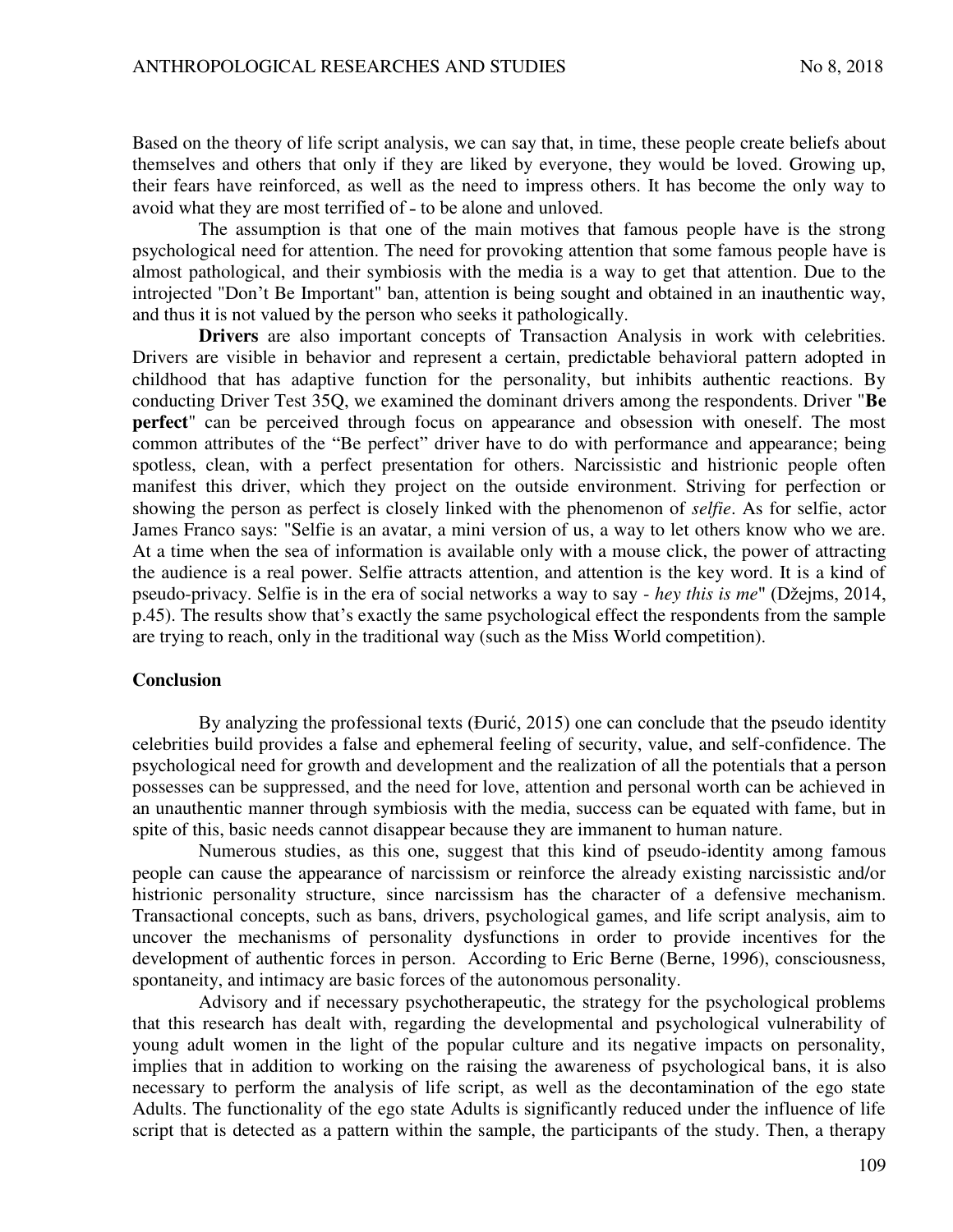that follows involves working on a new decision as the antithesis of the script beliefs along with the strengthening of Nursing Parent, who should support a new decision and strengthen the ego state Child by functioning in accordance with the new decisions about a change (Erskin and Morsund, 2015).

As a reminder, all aspects, such as socio-economic, cultural and educational, are inseparable from the individual and vice versa. Personality cannot be developed in isolation, and therefore communication is a basic condition for the development of personalization. Social existence and activity are a necessary precondition for the realization of one's personal life. Therefore, the private and public sphere of personality should not be in dichotomy. Personality achieves its integration when it succeeds in developing its specific abilities and autonomy.

# **Bibliography**

- 1. Adorno, T. and Horkhajmer, M., 1989. *Dijalektika prosvetiteljstva (Dialectics of Enlightenment)*, Sarajevo: Veselin Masleša
- 2. Berne, E., 1996. *Games People Play: The Basic Handbook of Transactional analysis*. New York: Ballantine Books.
- 3. Chang, V. and James, M., 1987. Anxiety and projection as related to games and scripts. *Transactional Analysis Journal.* 17(4), pp.178-184.
- 4. Clarkson, P., 1996. Bystander games. *Transactional Analysis Journal*, 23(3), pp.158–172.
- 5. Erskin, G.R., and Morsund, P.Dž., 2015. *Integrativna psihoterapija na delu (Integrative psychotherapy at work)*, Translation from English by Milan Djurisic, Novi Sad: Psihopolis Institut.
- 6. Drego, P. 1994. Changing systems through correlations of injunction inventories with analyses of myths and songs. In P. Lapworth, ed. *The Maastricht papers: Selections from the 20th EATA Conference*, 10-1 July 1994. Amersfoort, Netherlands: Yvonne van Praag. pp. 5-19.
- 7. Freud, S., 2011. *Kompletan uvod u psihoanalizu (A complete introduction to psychoanalysis)*, Prosveta, Beograd.
- 8. Graeme, T., 2004. *Understanding celebrity*. London: Sage.
- 9. Horney, K. 1937. *The neurotic personality of our time*. New York: Norton &Co.
- 10. Rada, C. and Pănescu, O.M., 2016. *Psihologia, psihoterapia familiei şi cuplului. Teorii, cercetări, intervenţii* (*Psychology, psychotherapy of family and couples. Theories, research, interventions)*, Bucureşti: Editura Universitară.
- 11. Pejić. M., Brajović Car, K. and Ellersich, P. 2015. The Psychometric Properties of the Driver test Q 35 in Serbian and Croatian Sample (Poster). University of Zagreb, Faculty of Humanities and Social Sciences, Department of Psychology, 22<sup>nd</sup> International Scientific Meeting in Psychology "Ramirez and Zoran Bujas'days", Zagreb, Croatia.16-18 April 2015.
- 12. Rawley S. 2005. *Aggression and depression assessed through art: Using draw-a-story to identify children and adolescents at risk*. New York and Hove: Brunner-Routledge.
- 13. Rojek, C., 2001. *Celebrity,* London: Reaktion Books
- 14. Salecl, R., 2014. *Tiranija izbora (The tyranny of choice)*, Beograd: Arhipelag.
- 15. Sullivan, H.S., 1953. *The interpersonal theory of psychiatry*. New York, NY, US: W.W. Norton & Co.
- 16. Čejni, D., 2003. *Životni stilovi (Lifestyles)*, Beograd: Clio Publisher.
- 17. Džons, V., Stjuart, I., 2015. *Tipovi ličnosti (Types of personality)*, Novi Sad: Psihopolis Institut.
- 18. Đurić, A., 2015. *Medijasfera u zagrljaju Velikog brata (Media-embraced Big Brother)*, Beograd: Čigoja štampa.